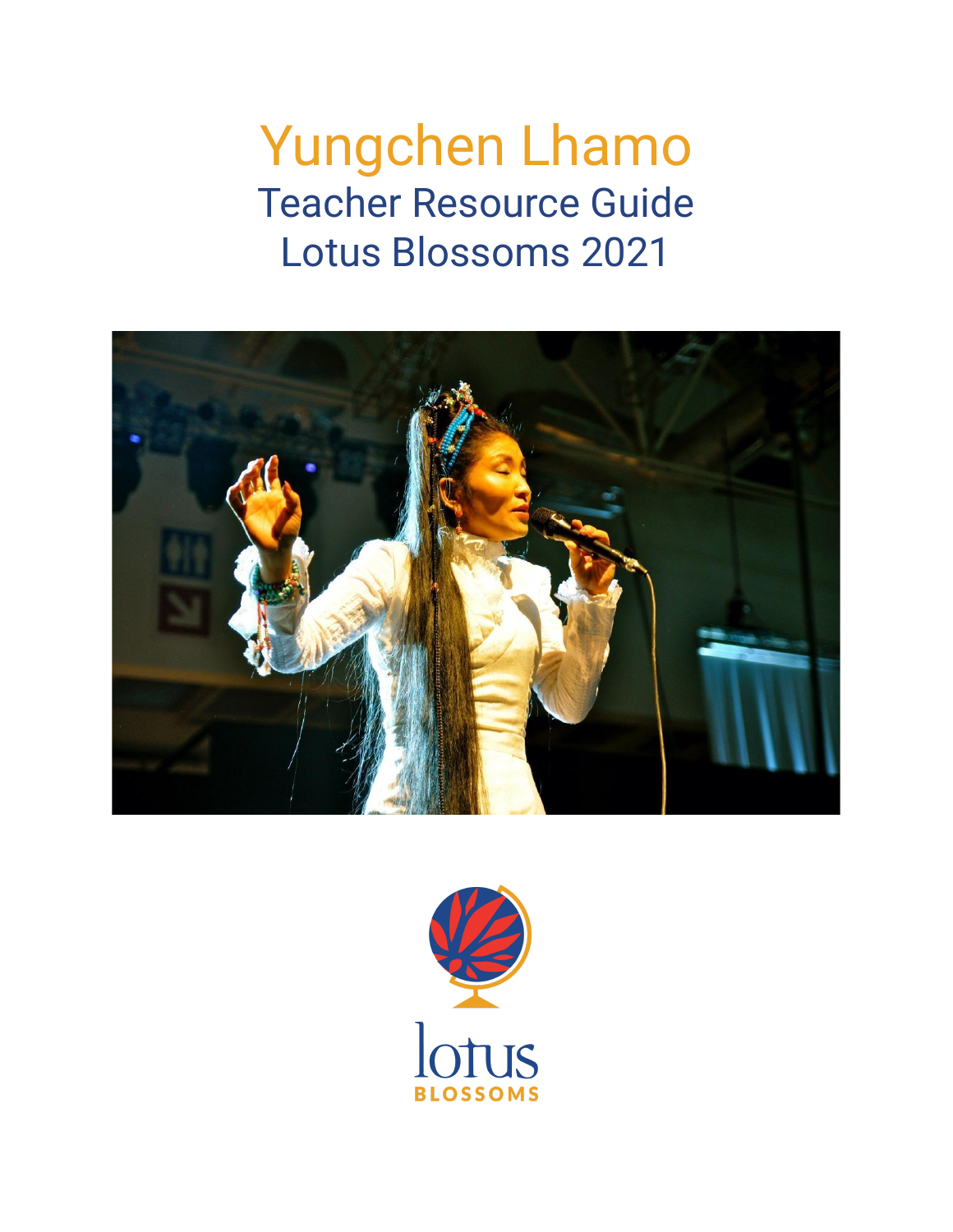## **About Yungchen Lhamo**

Born and raised in Lhasa, Tibet, singer-songwriter Yungchen Lhamo is known for her mesmerizing music that combines traditional Buddhist chant with her ethereal voice and unique compositions. Yungchen, whose name means goddess of melody and song, won the Australian Recording Industry Award for best world album in 1995 for her debut album, Tibetan Prayer. Yungchen has performed



all over the world and has shared stages with Phillip Glass, Sir Paul McCartney, Annie Lennox, Lou Reed, and many others. In 2004, Yungchen established a foundation that inspires, improves, and empowers the lives of women, children, and those experiencing homelessness in Tibet.

## **Yungchen Lhamo's Music**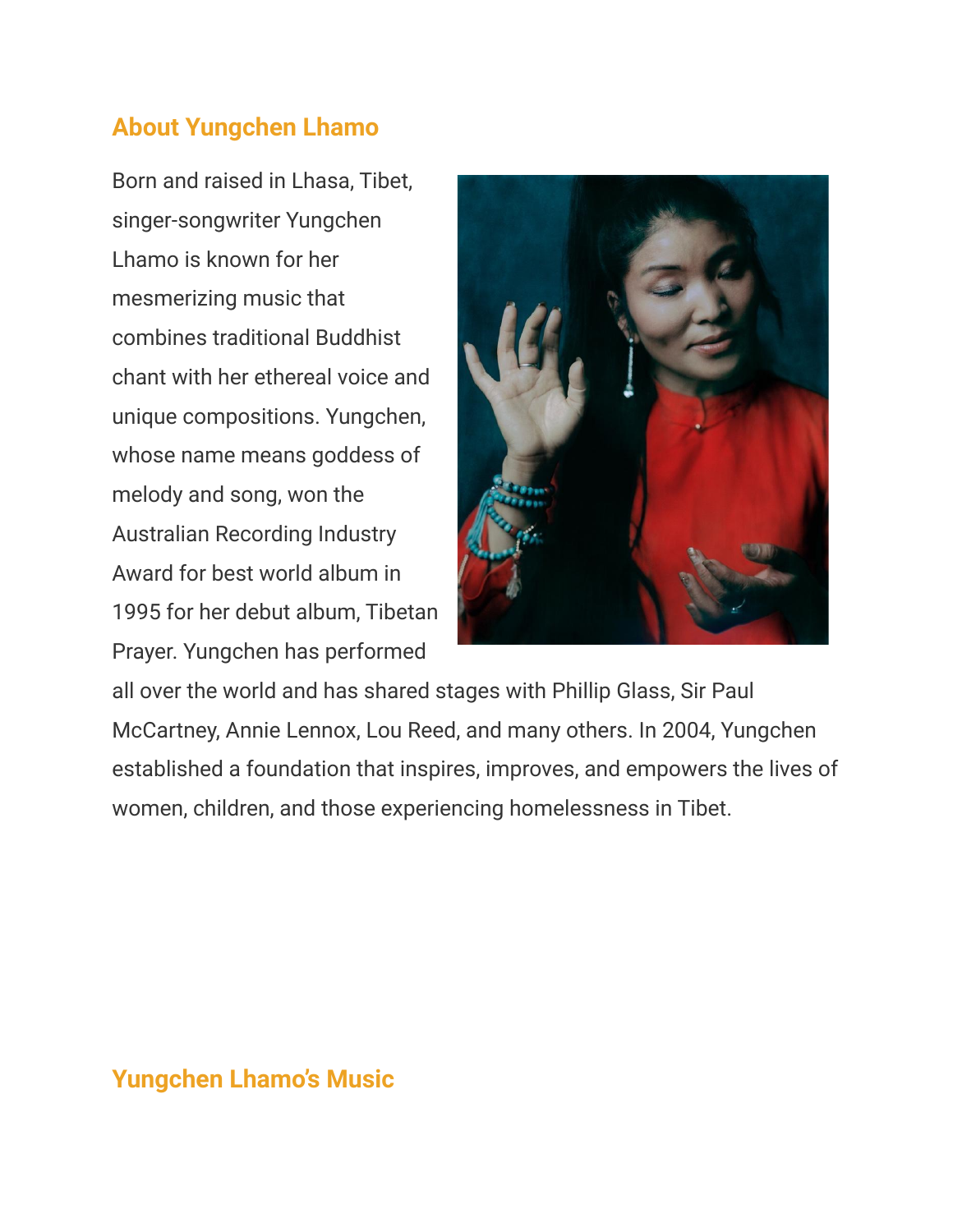Yungchen's music has been described as "beautifully evocative," "mesmerizing," "spine-tingling," and "transcendent." Yungchen writes and performs her own songs, often taking inspiration from Buddhist chants and mantras. A **Mantra,** in Hinduism and Buddhism, a sacred utterance (syllable, word, or verse) that is considered to possess mystical or spiritual efficacy.<sup>1</sup>

To hear an example of Yunchen's music, listen to her song "Happiness is…" with an accompanying music video [here.](https://www.youtube.com/watch?v=2AvR7X1DG78)



<sup>1</sup> <https://www.britannica.com/topic/mantra>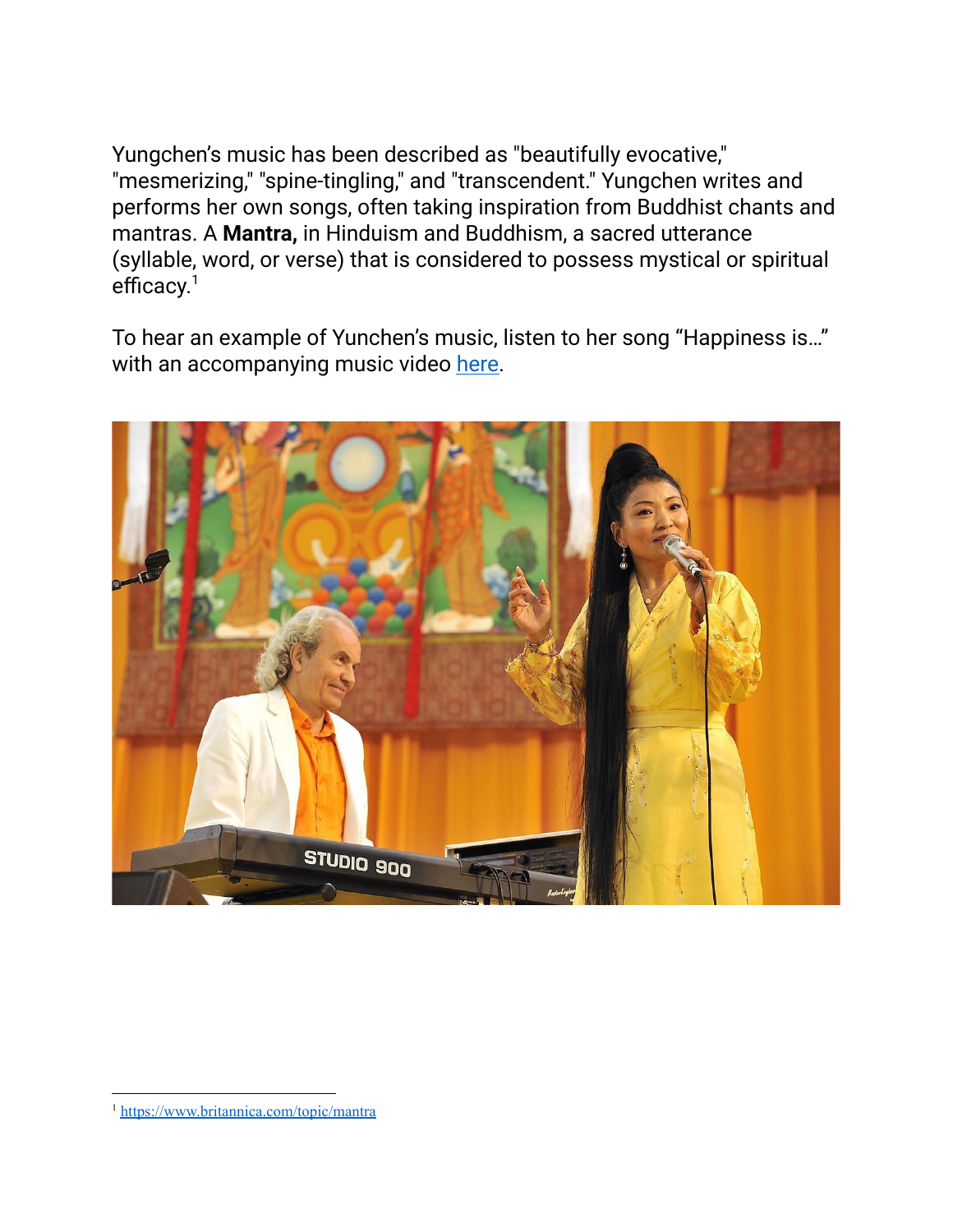#### **Tibet**

- Capital: Lhasa
- Population: 3,180,000

Tibet, the remote and mainly-Buddhist territory known as the "roof of the world", is governed as an autonomous region of



China. Tibet has had a tumultuous history, during which it has spent some periods functioning as an independent entity and others ruled by powerful Chinese and Mongolian dynasties.<sup>2</sup> Often called "the roof of the world," since it is on a high plateau— the Plateau of Tibet —surrounded by enormous mountain masses. 3



The majority of Tibetans traditionally have been Buddhists. Before the 1950s, prayer flags flew from every home and adorned the mountain slopes. Monasteries were established throughout the country, and the Dalai Lama, the spiritual head of Tibetan Buddhism, was the supreme political head of the nation. 4

## **One Drop of Kindness**

<sup>2</sup> <https://www.bbc.com/news/world-asia-pacific-16689779>

<sup>3</sup> <https://www.britannica.com/place/Tibet>

<sup>4</sup> <https://www.britannica.com/place/Tibet/People>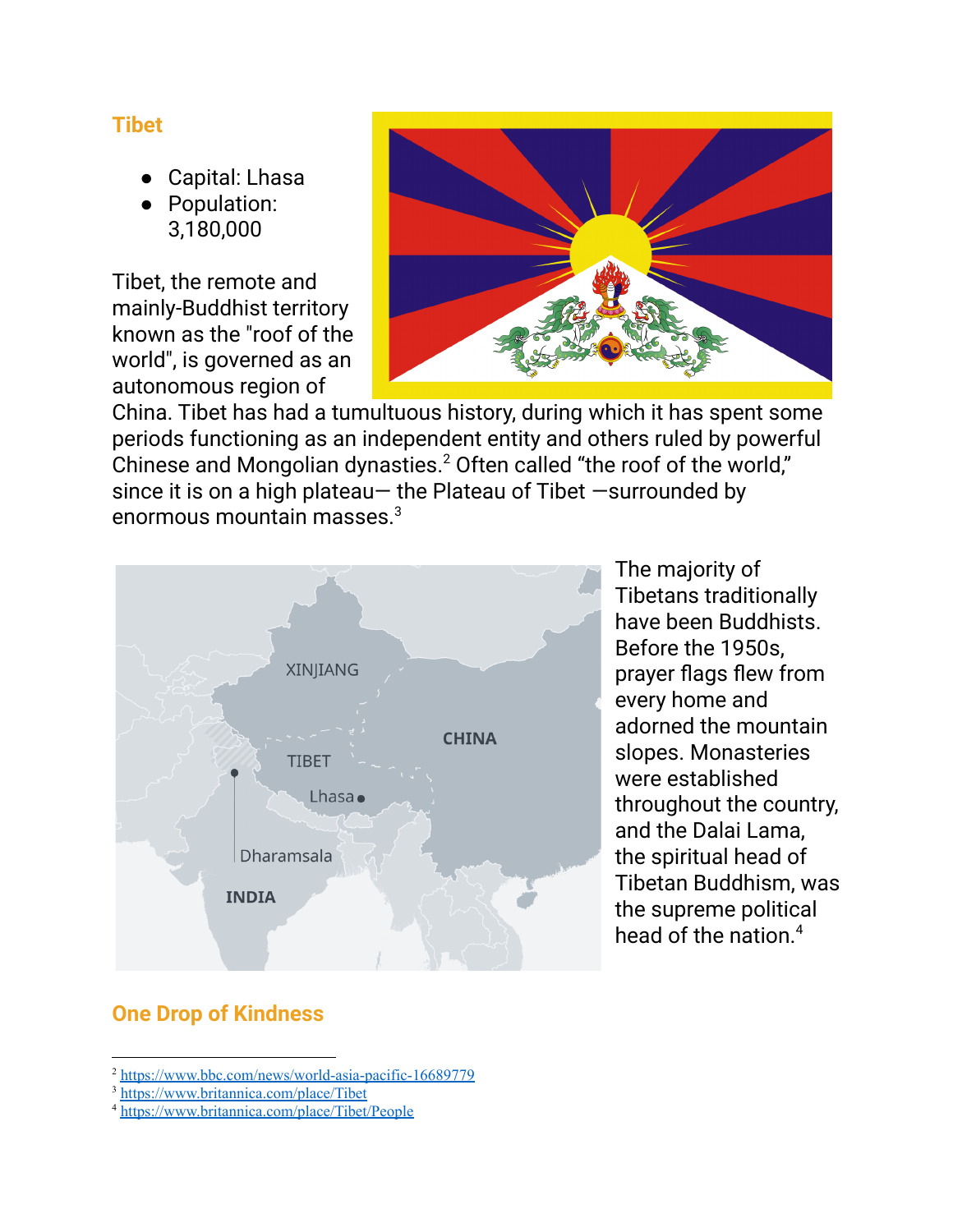The One Drop of Kindness Foundation is Yungchen's charitable foundation. The Foundation was established in 2004 with the aim of helping all sentient beings through direct action, multicultural programs, community



services, and charitable giving. In particular, the Foundation is dedicated to the preservation of Tibetan culture, whether in Tibet, Nepal, India, the USA, or elsewhere, through offering multicultural educational programs, projects, lectures, and workshops that integrate music, mindfulness, and art, in order to help facilitate in everyone a more positive outlook on life. 5

For more information, visit [onedropofkindness.org.](https://www.onedropofkindness.org/)



<sup>5</sup> <https://www.onedropofkindness.org/mission-2>